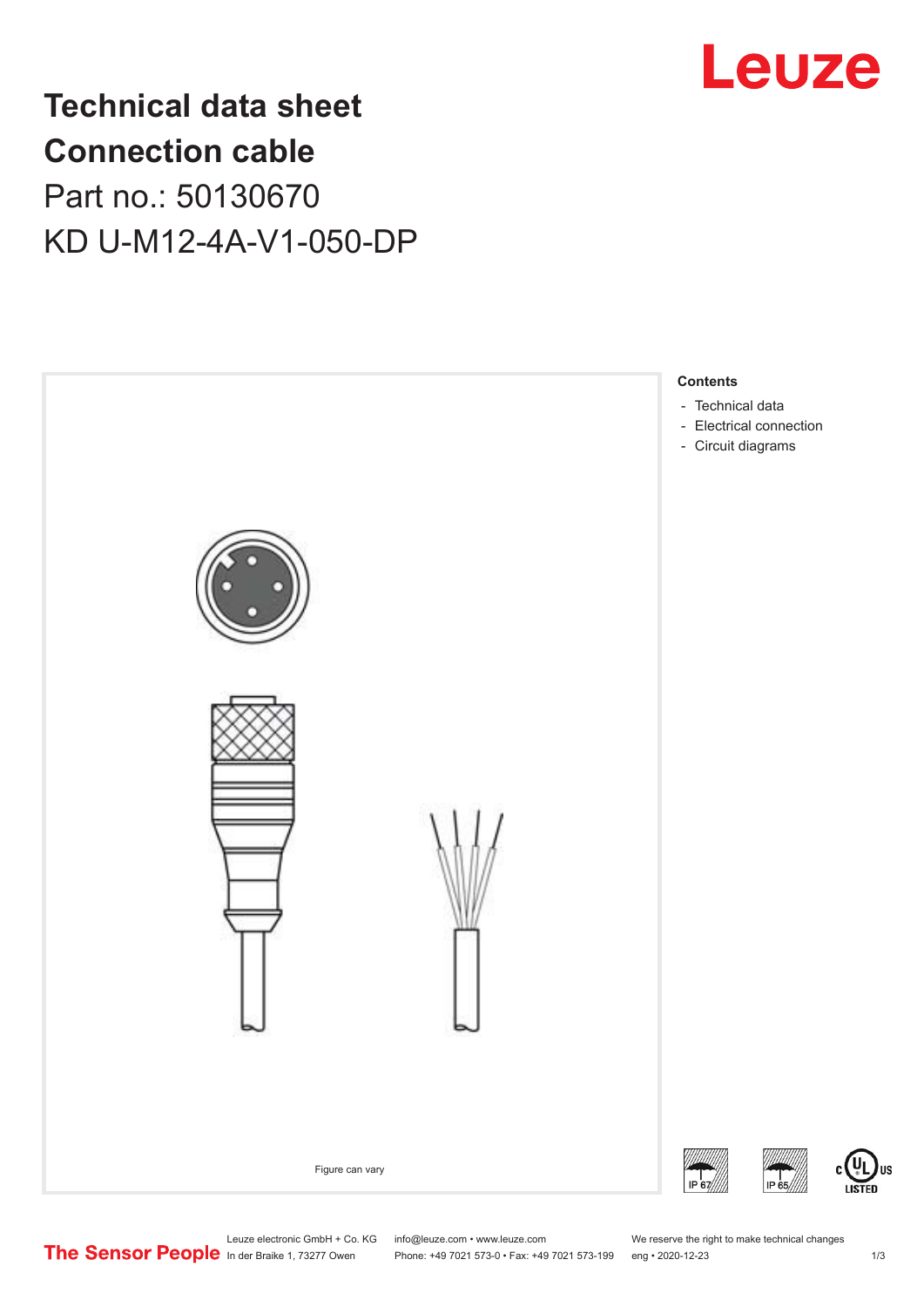### <span id="page-1-0"></span>**Technical data**

#### **Electrical data**

**Performance data Operating voltage** 24 V DC ±25%

#### **Connection**

| <b>Connection 1</b>                                    |                                                                                                        |
|--------------------------------------------------------|--------------------------------------------------------------------------------------------------------|
| <b>Type of connection</b>                              | Connector                                                                                              |
| <b>Thread size</b>                                     | M <sub>12</sub>                                                                                        |
| <b>Type</b>                                            | Female                                                                                                 |
| Handle body material                                   | <b>PUR</b>                                                                                             |
| No. of pins                                            | 4-pin                                                                                                  |
| Encoding                                               | A-coded                                                                                                |
| Version                                                | Axial                                                                                                  |
| Connector, LED                                         | Yes                                                                                                    |
| Lock                                                   | Screw fitting, nickel-plated diecast zinc,<br>recommended torque 0.6 Nm, self-<br>locking              |
| <b>Connection 2</b>                                    |                                                                                                        |
| <b>Type of connection</b>                              | Open end                                                                                               |
| <b>Cable properties</b><br><b>Number of conductors</b> | 4 Piece(s)                                                                                             |
| Wire cross section                                     | $0.34 \, \text{mm}^2$                                                                                  |
| <b>AWG</b>                                             | 22                                                                                                     |
|                                                        |                                                                                                        |
| Sheathing color                                        | <b>Black</b>                                                                                           |
| <b>Shielded</b>                                        | <b>No</b>                                                                                              |
| Silicone-free                                          | Yes                                                                                                    |
| Cable design                                           | Connection cable (open on one end)                                                                     |
| Cable diameter (external)                              | $5 \, \text{mm}$                                                                                       |
| <b>Cable length</b>                                    | 5.000 mm                                                                                               |
| <b>Sheathing material</b>                              | PVC                                                                                                    |
| Wire insulation                                        | <b>PVC</b>                                                                                             |
| Suitability for drag chains                            | No                                                                                                     |
| Properties of the outer sheathing                      | Free of CFC, cadmium, silicone and<br>lead, easily machine-processable                                 |
| Resistance of the outer sheathing                      | Good oil, gasoline and chemical<br>resistance, flame retardant in<br>accordance with UL 1581 VW1 / CSA |

FT1

## Leuze

#### **Mechanical data Width across flats** 13 mm **Bending radius, flexible laying, min.** Min. 10 x cable diameter **Bending radius, stationary laying, min.** Min. 5 x cable diameter **Operation and display Number of LEDs** 1 Piece(s) **Environmental data Ambient temperature, operation, flexible use** -5 ... 80 °C **Ambient temperature, operation, stationary use** -30 ... 80 °C **Certifications Degree of protection** IP 65 IP 67 **Certifications** c UL US **Classification Customs tariff number** 85444290 **eCl@ss 5.1.4** 27279201 **eCl@ss 8.0** 27279218 **eCl@ss 9.0** 27060311 **eCl@ss 10.0** 27060311 **eCl@ss 11.0** 27060311 **ETIM 5.0** EC001855 **ETIM 6.0** EC001855 **ETIM 7.0** EC001855

## **Electrical connection**

#### **Connection 1**

| <b>Type of connection</b> | Connector                                                                             |
|---------------------------|---------------------------------------------------------------------------------------|
| <b>Thread size</b>        | M <sub>12</sub>                                                                       |
| <b>Type</b>               | Female                                                                                |
| Handle body material      | <b>PUR</b>                                                                            |
| No. of pins               | $4$ -pin                                                                              |
| Encoding                  | A-coded                                                                               |
| Version                   | Axial                                                                                 |
| <b>Connector, LED</b>     | <b>Yes</b>                                                                            |
| Lock                      | Screw fitting, nickel-plated diecast zinc, recommended<br>torque 0.6 Nm, self-locking |